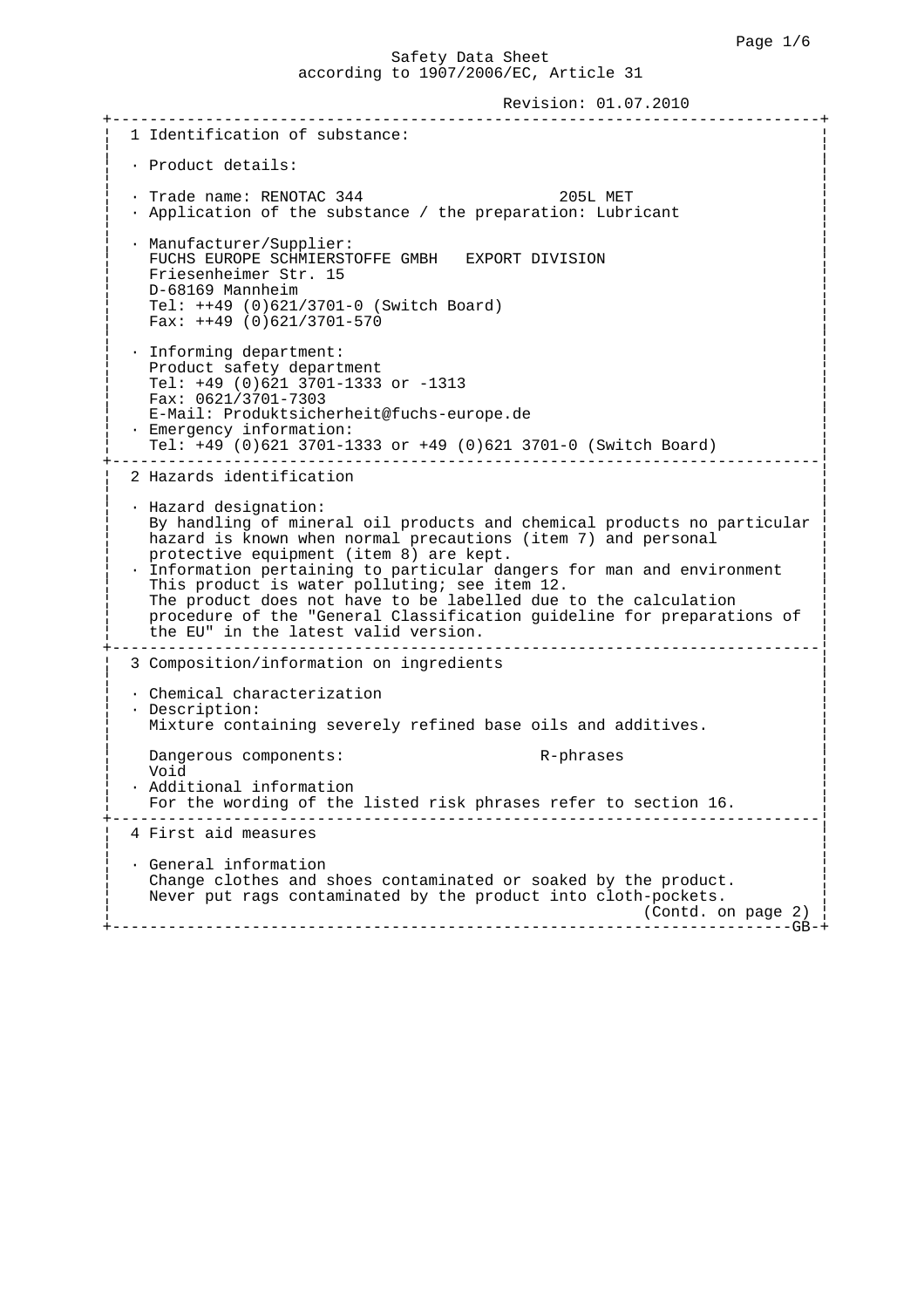| __________________<br>Trade name: RENOTAC 344<br>205L MET                                                                                                                                                                                                                                                                                                                                                                                                                                                                                                                                           |
|-----------------------------------------------------------------------------------------------------------------------------------------------------------------------------------------------------------------------------------------------------------------------------------------------------------------------------------------------------------------------------------------------------------------------------------------------------------------------------------------------------------------------------------------------------------------------------------------------------|
| (Contd. of page 1)<br>· After inhalation Seek medical treatment in case of complaints.<br>• After skin contact<br>Instantly wash with water and soap and rinse thoroughly.<br>· After eye contact<br>Rinse opened eye for several minutes under running water.<br>· After swallowing Seek medical treatment.                                                                                                                                                                                                                                                                                        |
| 5 Fire fighting measures                                                                                                                                                                                                                                                                                                                                                                                                                                                                                                                                                                            |
| · Suitable extinguishing agents<br>CO2, extinguishing powder or water jet. Fight larger fires<br>with water jet or alcohol-resistant foam.<br>Use fire fighting measures that suit the environment.<br>· For safety reasons unsuitable extinguishing agents<br>Water with a full water jet.<br>· Protective equipment:<br>In case of fire fighting: wear self containing breathing apparatus                                                                                                                                                                                                        |
| 6 Accidental release measures                                                                                                                                                                                                                                                                                                                                                                                                                                                                                                                                                                       |
| · Person-related safety precautions:<br>Particular danger of slipping on leaked/ spilled product.<br>· Environmental protection measures:<br>Do not allow to enter drainage system, surface or ground water.<br>Prevent from spreading (e.g. by binding or oil barriers).<br>Do not allow to enter the ground/ soil.<br>· Measures for cleaning/collecting:<br>Absorb with liquid-binding material (sand, diatomite, acid binders,<br>universal binders, sawdust).<br>Dispose of the material collected according to regulations.<br>· Additional information: No dangerous materials are released. |
| 7 Handling and storage                                                                                                                                                                                                                                                                                                                                                                                                                                                                                                                                                                              |
| $\cdot$ Handling<br>· Information for safe handling: Prevent formation of aerosols.<br>· Information about protection against explosions and fires:<br>Do not heat up to temperatures close to the flash point.                                                                                                                                                                                                                                                                                                                                                                                     |
| · Storage<br>· Requirements to be met by storerooms and containers:<br>No special requirements.<br>· Information about storage in one common storage facility:<br>Store away from foodstuffs.<br>· Further information about storage conditions:<br>Local regulations concerning handling and storage of waterpolluting<br>products have to be followed.<br>-GB·                                                                                                                                                                                                                                    |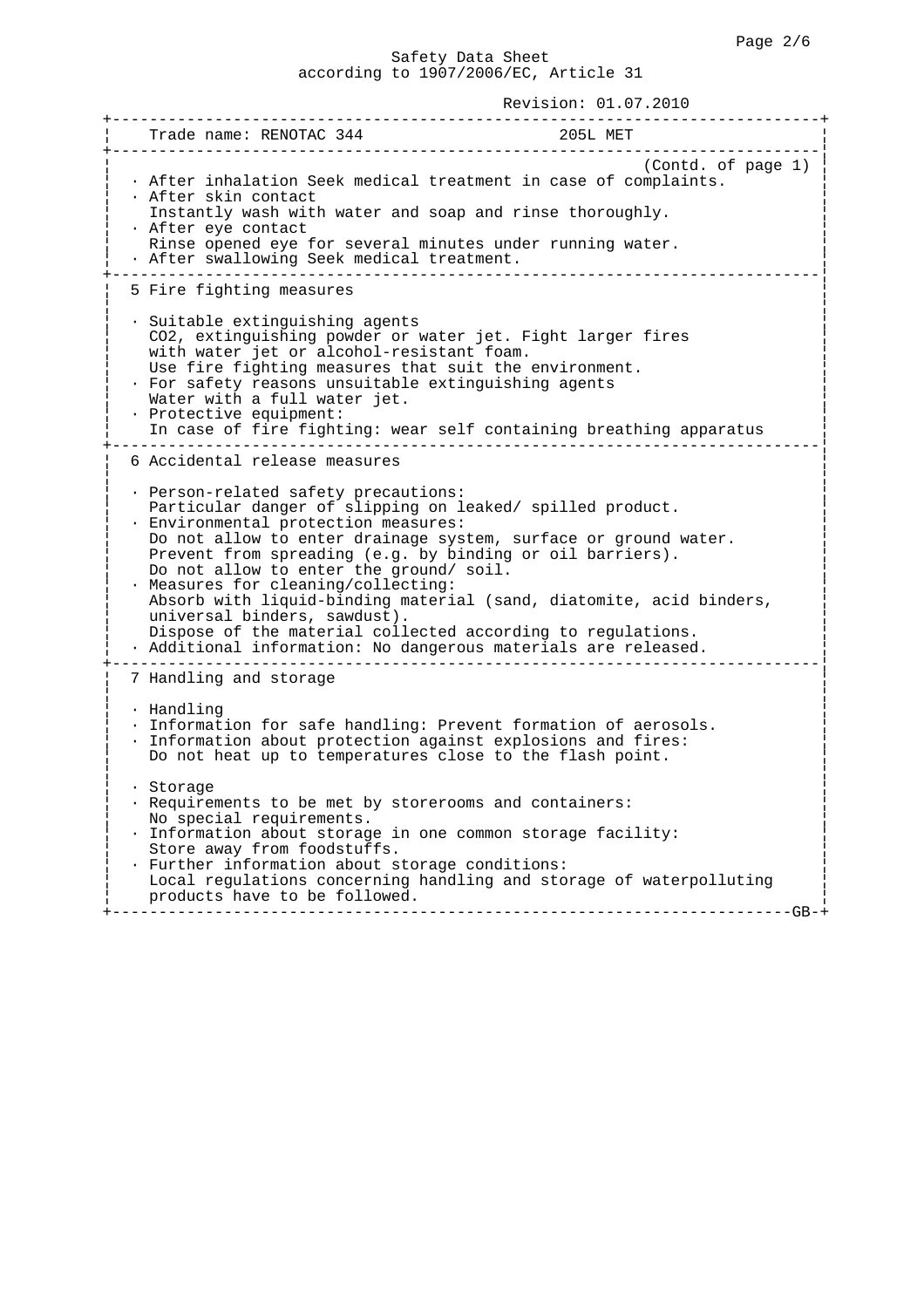| Trade name: RENOTAC 344                                                                                                                                                                                                                                                                                                                                                                     | 205L MET                                                               |
|---------------------------------------------------------------------------------------------------------------------------------------------------------------------------------------------------------------------------------------------------------------------------------------------------------------------------------------------------------------------------------------------|------------------------------------------------------------------------|
| 8 Exposure controls and personal protection                                                                                                                                                                                                                                                                                                                                                 |                                                                        |
| · Additional information about design of technical systems:<br>No further data; see item 7.                                                                                                                                                                                                                                                                                                 |                                                                        |
| . Components with critical values that require monitoring at the<br>workplace:                                                                                                                                                                                                                                                                                                              |                                                                        |
| TLVs / WELs that have to be monitored at the workplace.<br>· Additional information:                                                                                                                                                                                                                                                                                                        | The product does not contain any relevant quantities of materials with |
| The lists that were valid during the compilation were used as basis.                                                                                                                                                                                                                                                                                                                        |                                                                        |
| · Personal protective equipment<br>· General protective and hygienic measures                                                                                                                                                                                                                                                                                                               |                                                                        |
| The usual precautionary measures should be adhered to in handling<br>the chemicals and the mineral oil products.                                                                                                                                                                                                                                                                            |                                                                        |
| Avoid close or long term contact with the skin.                                                                                                                                                                                                                                                                                                                                             |                                                                        |
| Use skin protection cream for preventive skin protection.<br>Do not carry cleaning cloths impregnated with the product in                                                                                                                                                                                                                                                                   |                                                                        |
| trouser pockets.                                                                                                                                                                                                                                                                                                                                                                            |                                                                        |
| · Breathing equipment: Not required.<br>. Protection of hands: Protective gloves and protective skin cream.                                                                                                                                                                                                                                                                                 |                                                                        |
| · Material of gloves<br>The selection of the suitable gloves does not only depend on the<br>material, but also on further marks of quality and varies from<br>manufacturer to manufacturer. As the product is a preparation of<br>several substances, the resistance of the glove material can not be<br>calculated in advance and has therefore to be checked prior to the<br>application. |                                                                        |
| · Penetration time of glove material                                                                                                                                                                                                                                                                                                                                                        | The exact break trough time has to be found out by the manufacturer of |
| the protective gloves and has to be observed.                                                                                                                                                                                                                                                                                                                                               |                                                                        |
| · For the permanent contact gloves made of the following materials are<br>suitable:                                                                                                                                                                                                                                                                                                         |                                                                        |
| Nitrile rubber, NBR<br>Neoprene gloves                                                                                                                                                                                                                                                                                                                                                      |                                                                        |
| . Not suitable are gloves made of the following materials:                                                                                                                                                                                                                                                                                                                                  |                                                                        |
| Butyl rubber, BR<br>Natural rubber, NR                                                                                                                                                                                                                                                                                                                                                      |                                                                        |
| · Eye protection: Safety glasses recommended during refilling.<br>· Body protection: Protective work clothing.                                                                                                                                                                                                                                                                              |                                                                        |
| 9 Physical and chemical properties:                                                                                                                                                                                                                                                                                                                                                         |                                                                        |
| · General Information                                                                                                                                                                                                                                                                                                                                                                       |                                                                        |
| · Form: Fluid                                                                                                                                                                                                                                                                                                                                                                               |                                                                        |
|                                                                                                                                                                                                                                                                                                                                                                                             | (Contd. on page 4)<br>– – –GB– +                                       |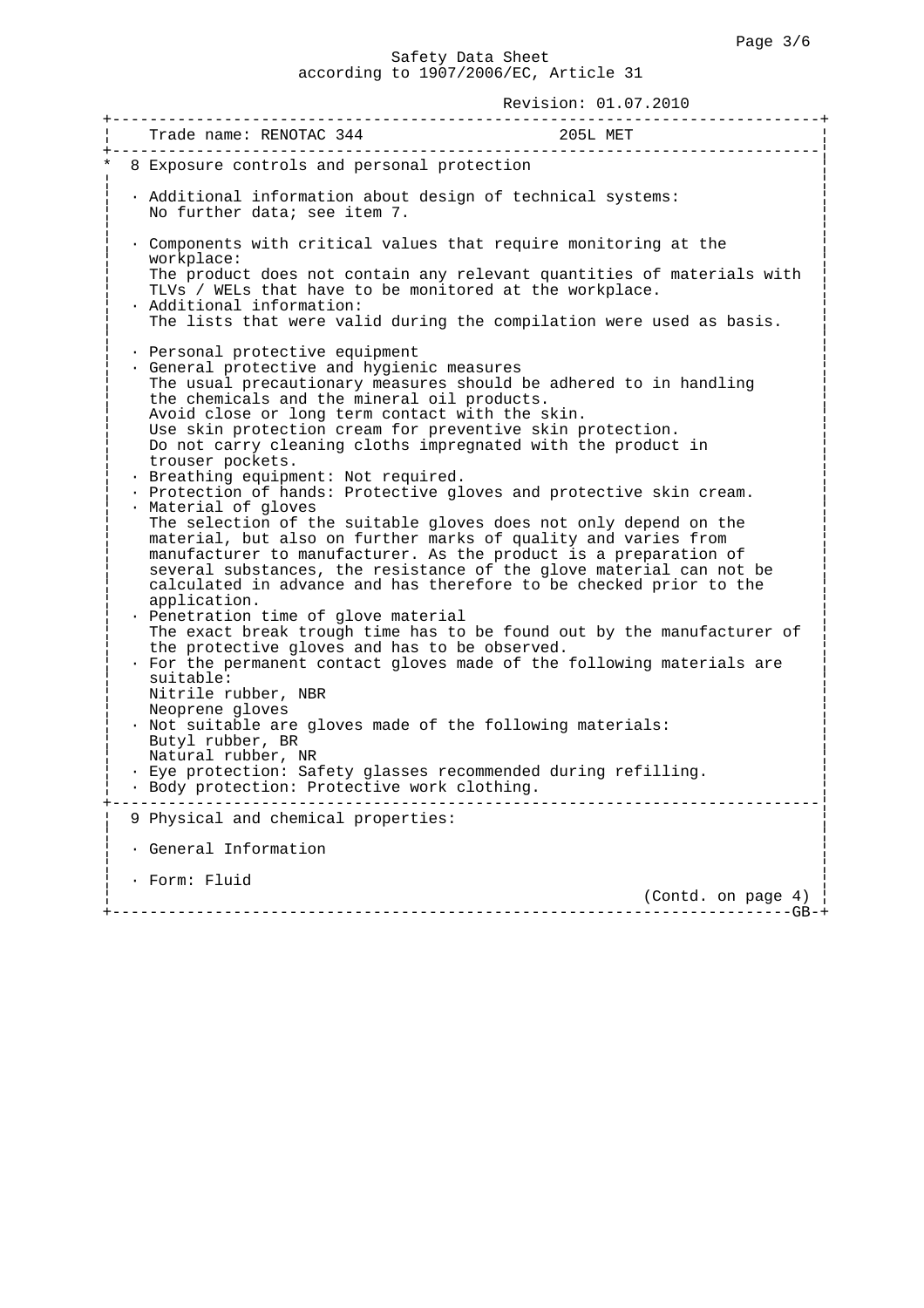Revision: 01.07.2010 +----------------------------------------------------------------------------+ ¦ Trade name: RENOTAC 344 205L MET ¦ +----------------------------------------------------------------------------¦ ¦ (Contd. of page 3) ¦ ¦ · Colour: Dark yellow ¦ • Smell: Characteristic Value/Range Unit Method • Change in condition ¦ · Melting point/Melting range: Not determined ¦ ¦ · Boiling point/Boiling range: not applicable or not determined ¦ ¦ ¦ ¦ · Flash point: 245 ° C ISO 2592 ¦ ¦ ¦ ¦ · Ignition temperature: ¦ ¦ ¦ • Decomposition temperature: Not determined ¦ ¦ • Self-inflammability: Product is not selfigniting. ¦ ¦ ¦ · Danger of explosion: Product is not explosive. ¦ ¦ ¦ ¦ · Density at 15 ° C 0.886 g/cm3 DIN 51 757 ¦ ¦ ¦ ¦ · Solubility in / Miscibility with ¦ ¦ · Water: Not miscible or difficult to mix ¦ ¦ ¦ ¦ · Viscosity or Consistency-Class: ¦  $\cdot$  kinematic:  $\qquad \qquad \text{at} \qquad 40 \text{ }^{\circ} \text{ C}$  +----------------------------------------------------------------------------¦ 10 Stability and reactivity ¦ ¦ • Thermal decomposition / conditions to be avoided: No decomposition if used according to specifications. • Materials to be avoided: • Dangerous reactions No dangerous reactions known • Dangerous products of decomposition: No dangerous decomposition products known +----------------------------------------------------------------------------¦ 11 Toxicological information ¦ ¦ ¦ · Acute toxicity: ¦ • Primary irritant effect: ¦ · on the skin: No irritant effect known. ¦ ¦ · on the eye: No irritant effect known. ¦ · Sensitization: No sensitizing effect known. • Additional toxicological information: The product is not subject to classification according to the calculation method of the General EU Classification Guidelines for Preparations as issued in the latest version. When used and handled according to specifications, the product does not have any harmful effects according to our actual informations. +-------------------------------------------------------------------------GB-+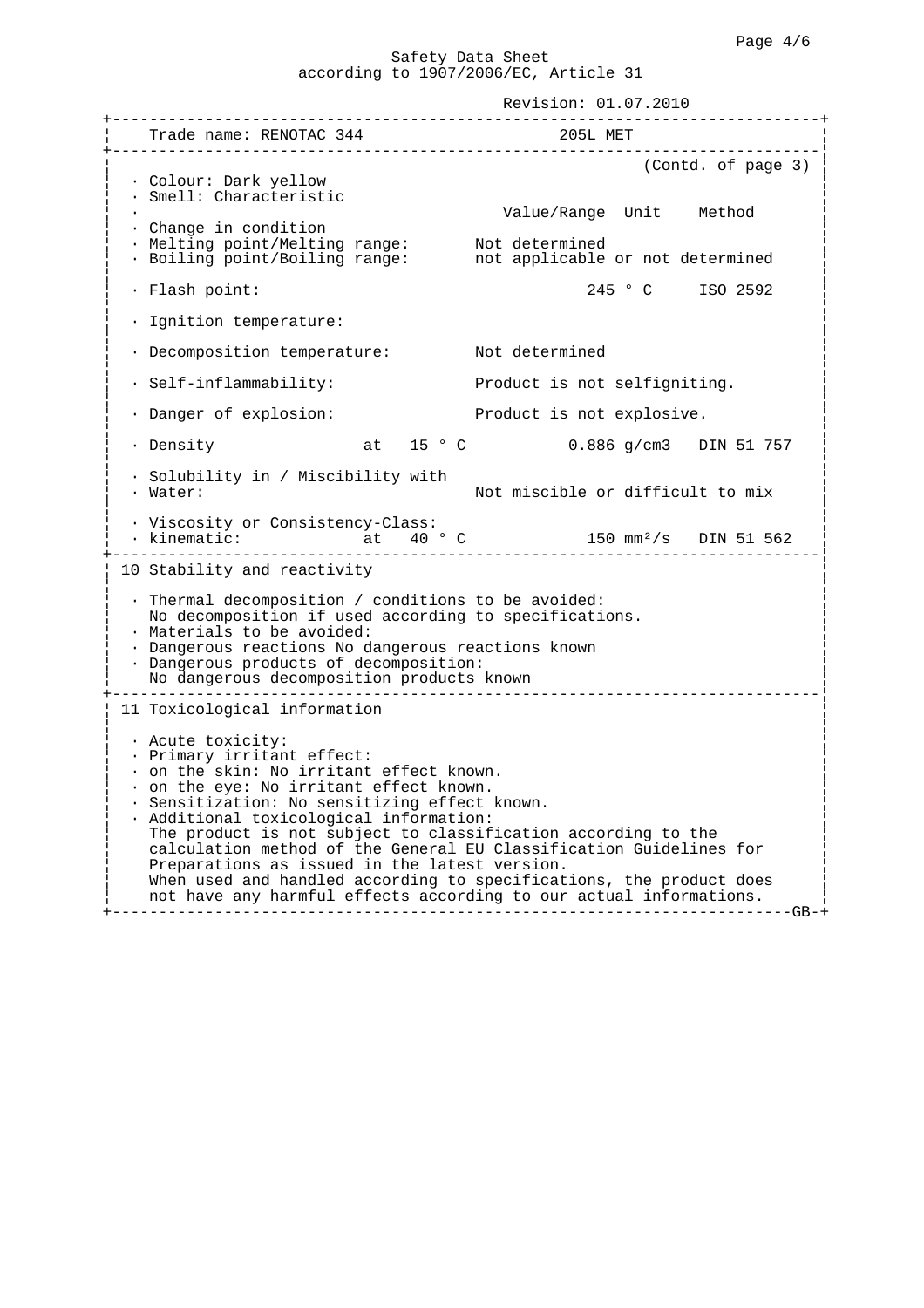| _____________________________                                                                                                                                                                                                                                                                  |                                                                                                                                                                                                                          |
|------------------------------------------------------------------------------------------------------------------------------------------------------------------------------------------------------------------------------------------------------------------------------------------------|--------------------------------------------------------------------------------------------------------------------------------------------------------------------------------------------------------------------------|
| 12 Ecological information:                                                                                                                                                                                                                                                                     |                                                                                                                                                                                                                          |
| · Behaviour in environmental systems:<br>· Mobility and bioaccumulation potential: No data available<br>· Ecotoxical effects:<br>· Behaviour in sewage processing plants:<br>The product swims on the water surface.<br>· Additional ecological information:<br>· General notes:<br>for water. | German Water Endangering Class 1 (Self-assessment): slightly hazardous<br>Do not allow to reach ground water, water bodies or sewage system.                                                                             |
| 13 Disposal considerations                                                                                                                                                                                                                                                                     |                                                                                                                                                                                                                          |
| · Product:<br>• Recommendation<br>waste oil and mixing instructions are observed.<br>Delivery of waste oil only to offically authorized collectors.<br>· European waste catalogue<br>oils                                                                                                      | Smaller quantities have to be disposed in line with local legislation.<br>When storing used mineral oil products, ensure that the categories for<br>13 02 05: mineral-based non-chlorinated engine, gear and lubricating |
| · Uncleaned packagings:<br>· Recommendation:<br>thorough and proper cleaning. Small one-way packagings have to be<br>disposed according to the local regulations.<br>EWC 15 01 99.                                                                                                             | Empty contaminated packagings thoroughly. They can be recycled after<br>_____________                                                                                                                                    |
| 14 Transport information                                                                                                                                                                                                                                                                       |                                                                                                                                                                                                                          |
| · Land transport ADR/RID and GGVS/GGVE (cross-border/domestic)<br>· ADR/RID-GGVS/E Class:                                                                                                                                                                                                      |                                                                                                                                                                                                                          |
| · Maritime transport IMDG/GGVSea:<br>· IMDG/GGVSea Class:                                                                                                                                                                                                                                      |                                                                                                                                                                                                                          |
| . Air transport ICAO-TI and IATA-DGR:<br>· ICAO/IATA Class:                                                                                                                                                                                                                                    |                                                                                                                                                                                                                          |
| · Transport/Additional information:<br>No dangerous good acc. to dangerous goods/ transport directions.                                                                                                                                                                                        |                                                                                                                                                                                                                          |